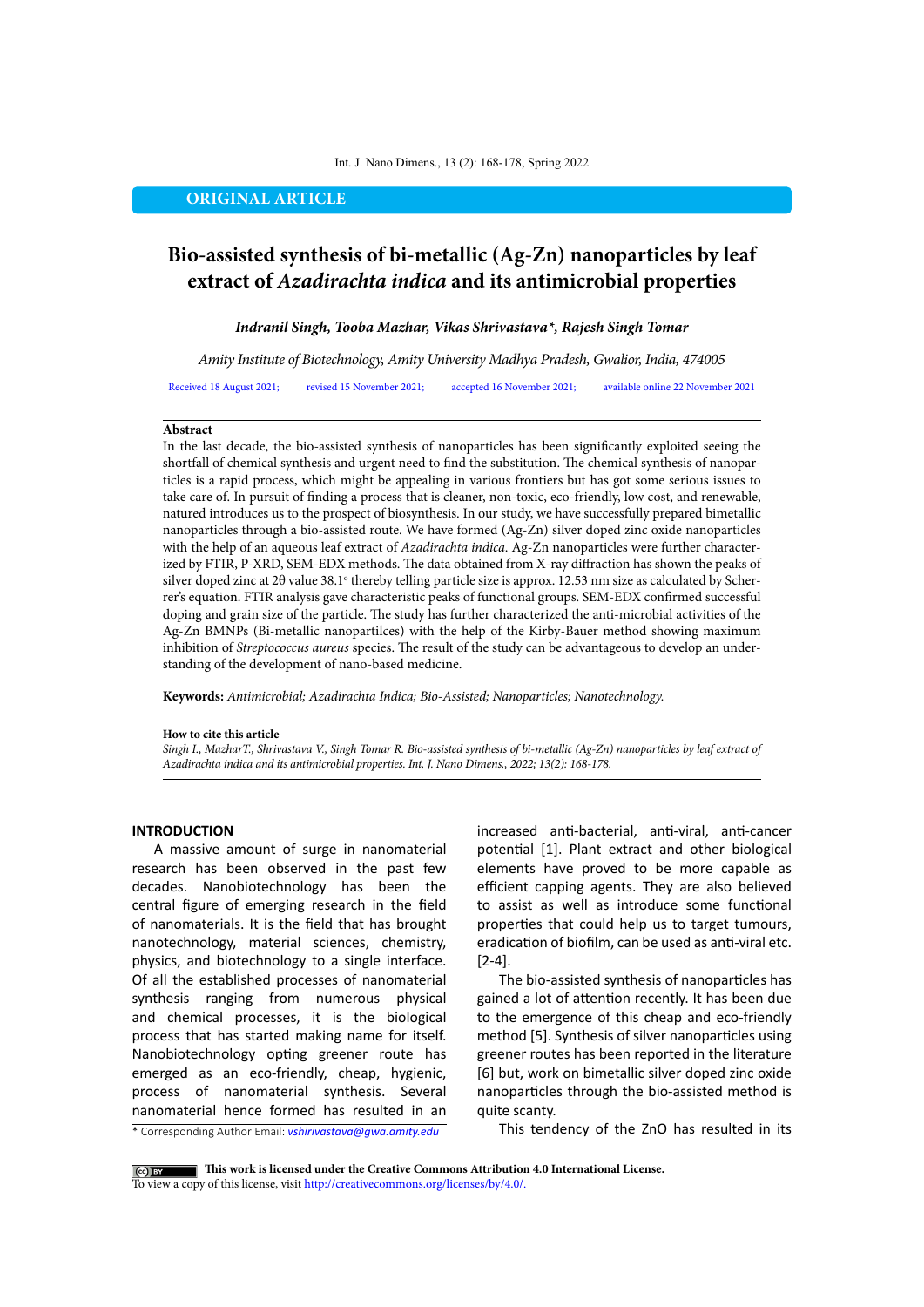application in electronics, sensors, a biocide, detector, optoelectronics as well as photo-catalyst [7-9]. It is further preferred for its chemical stability, being biologically safe, and does have a low cost and toxicity [10]. Bio-assisted methods generally employ one of the following three methods to produce the nanoparticle. It includes plants extract, microorganisms, and enzymes for the reduction as well as the capping of the hence formed nanoparticle [11]. Zinc oxide nanoparticles were found to be effective against fungal phyto-pathogens but inhibition by particles was dependent upon the size of synthesized nanoparticles as well as their concentration used [12-14].

Silver is a long-established anti-microbial agent which has a wide-ranging application [15- 16]. It has been one of the potent anti-microbial used in the form of topical ointment over burns and wounds [17]. Interestingly, they have shown a large amount of inhibitory effect against microorganism but has failed to show a similar toxic effect on animal cells [18]. Post application of the silver ion has shown to function as stress inducers which cause detrimental effects by the condensation of the genetic material inside the cell. The other chains of events post application are DNA damage, cell detachment from the cell wall, shrinkage, dehydration, and formation of granules inside as well as outside of the cell [19- 21]. Antifungal effects of silver have established significant results [22].

Past studies over the mechanism of the nanoparticle functioning have reported the disruption of the cell wall by anchoring of NPs followed by penetration leading to the disruption of the cell through disruption of the cell wall integrity, change in the permeability, uncontrolled transportation [23]. Some work has also argued about the reactive oxygen species (ROS) generation as a potential method acquired by nanoparticles for their anti-bacterial mechanism [24]. A study over silver nanoparticle coated endotracheal tubes which are used in ventilator-assisted breathing has been beneficial in reducing the no. of cases as well as onset time [25]. The shape of synthesized nanoparticles also affects their antibacterial action against several microbial species [26].

Today there are numerous options in form of the biological system that could eventually help us to synthesize nanoparticles. There are reported processes in the case of fungi [27], yeast [28],

diatoms [29], and bacteria [30], including algae and plants [31] which could assist in the conversion of inorganic metal into the desired size and shape of the nanoparticle. The reducing potential of the substrate has been interlinked to the different metabolites and proteins that are present in it.

*Brassica juncea, Medicago sativa, Iris pseudacorus* are a few plants of many that have been reported to accumulate the nanoparticles of the metal on which they have grown [32-34]. The heterogeneity in terms of shape which varies from hexagons, triangles, spheres, ellipsoids, cubes, nanorods, nanowires, in terms of size, and accumulation has driven research towards more effective and flexible synthesis with tailored size and shape of nanoparticles. Now days this has been achieved in-vitro from plant extracts of different plant parts that have been successfully reduced numerous metals salts as well as acids to count gold, silver, copper, iron, titanium, etc. [35- 37]. Plants parts of *Pelargonium graveolen* [38], *Cymbopogon flexuous* [39], *Azadirachta indica* [40], *Aloe barbadensis* [41], etc. are reported to possess the reducing potential. The FTIR spectroscopy of the hence formed nanoparticles has confirmed the role of sugars, flavonoids (luteolin, quercetin), polyphenols, terpenoids (eugenol), alkaloids, proteins, phenolic acids as important in the reduction of metal ions to nanoparticles [42-43].

In this study, we have taken *Azadirachta indica*  leaves for their availability, rapid growth, and for them being widely cultivated throughout India. *Azadirachta indica* has widely been used for its various applications in countering medical conditions and has various versatile applications in the field of pharmaceuticals. It has established the potential to act as an anticancer, antibacterial, and antioxidant agent [44].

Our study reports, a comparatively simpler biological synthesis for bi-metallic (Ag-ZnO) nanoparticles by the leaf extract of *A. indica*,wherein, plant extract has played the dual role of both reducing as well as of capping agent. The nanoparticles were characterized using SEM-EDX, FTIR and P-XRD techniques. This process is eco-friendly, cheap, and a one-pot synthesis at room temperature hence it could be easily used for the scale-up.

## **MATERIALS AND METHODS**

#### *Sample Collection*

*Azadirachta indica* leaves were collected from Amity University Madhya Pradesh, Gwalior, India.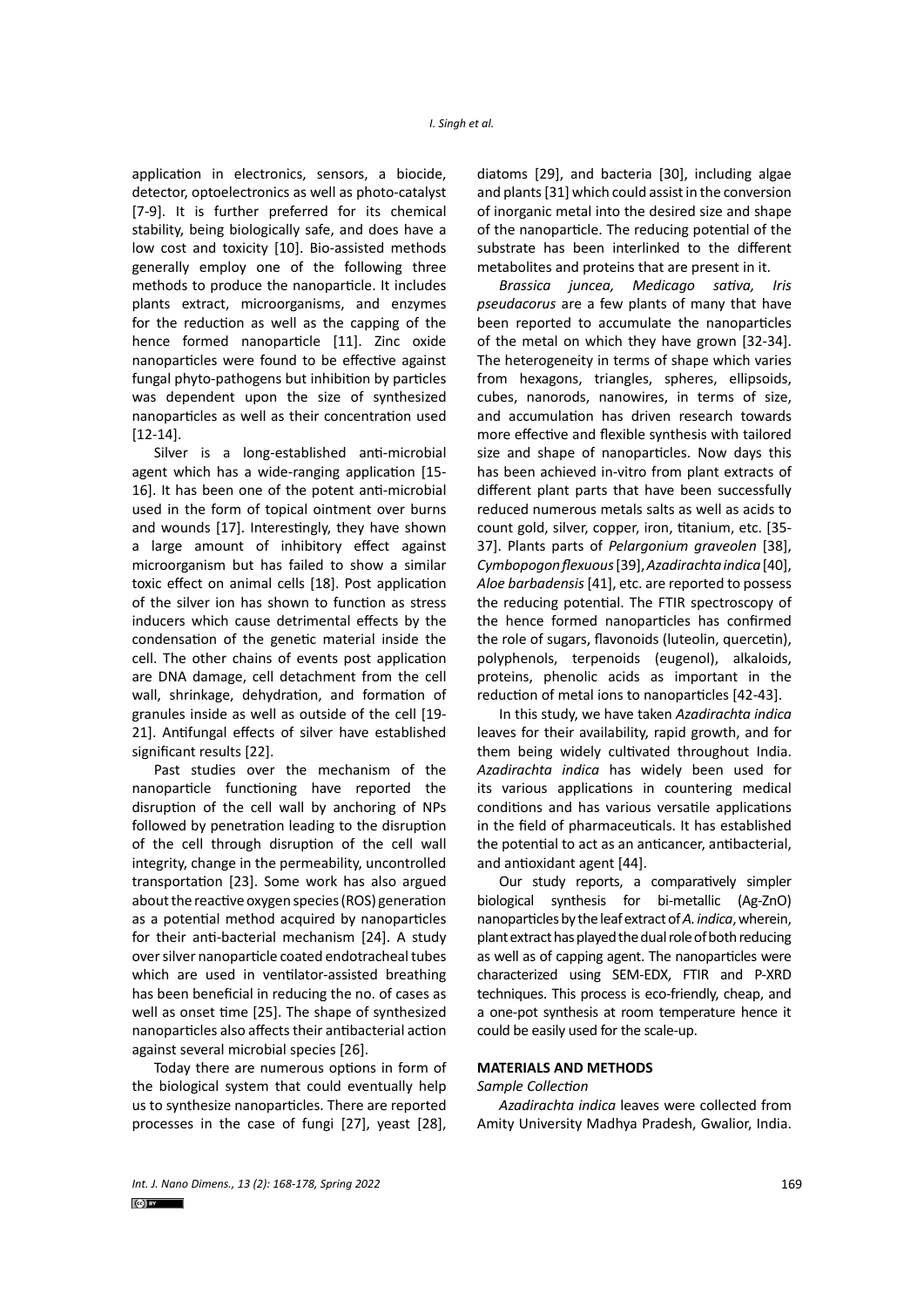The leaves hence collected were stored in the airtight zipper bags made up of polyethene which was then kept under shade. The collected leaves were then transferred to the beaker where they were washed twice by the tap water followed by three-time washing done with the help of distilled water. Care must be taken that leaves were properly washed with almost no dust particle being attached to the leaves. They were then weighed and then left at room temperature for a few days to allow leaves to get dried completely. Alternatively, one can sun dry or oven-dry the leaves at the temperature of 60  $\degree$ C for 24 hr [45].

## *Extraction Method*

The leaf extract of *Azadirachta indica* was prepared with 20g of dry leaves which were taken and then grounded in a mortar pestle. The dry leaf powder was then dissolved in 50% ethanol and left overnight at room temperature. The next day extract was filtered first with muslin cloth and then with Whatman filter paper. The extract was collected in a bottle and stored at  $4^{\circ}$ C until further use. The extract was light green.

## *Phytochemical Analysis of ethanolic extract*

The plant extract was screened using HPLC to check the presence of secondary metabolites such as tannins, alkaloids, glycosides, terpenoids, saponins, flavonoids, phenols, steroids, catechins, coumarins, quinones and xanthoproteins [46-47].

#### *Synthesis of Bi-metallic (Ag-Zn) nanoparticles*

The stock solution was prepared by dissolving 1mM Zinc acetate (Merck, Mumbai, India) and volume was then made up to 100 mL. In a separate flask, a stock solution of 0.1 mM of Silver nitrate (AgNO<sub>3</sub>; Merck, Mumbai, India) was prepared and then the volume was made up to 100mL. Pour both hence formed solutions into a 250 mL beaker with simultaneous added 5 mL ethanolic neem leaf extract in a drop-wise manner. The beaker was kept over a magnetic stirrer at room temperature. The solutions were stirred for 6-8 hrs similarly at 250 rpm [48-49].

#### *Test microorganism*

The test microorganisms were taken from The Institute of Microbial Technology, Chandigarh, India. The antibacterial assay was performed over *Salmonella enterica typhimurium* (MTCC No. 98)*, Streptococcus pyrogens* (MTCC No. 1926)*,* 

*Staphylococcus aureus* (MTCC No. 9760)*, Proteus mirabilis* (MTCC No. 3310)*, Streptococcus aureus*  (MTCC No. 1926), *Staphylococcus saprophyticus subsp. saprophyticus* (MTCC No. 6155)*, Escherichia coli* (MTCC No. 40)*, Pseudomonas aeruginosa*  (MTCC No. 424)*, Listeria monocytogenes* (MTCC No. 657)*, Bacillus cereus* (MTCC No. 430)*, and Salmonella enterica ser. paratyphi.* (MTCC No. 735).

#### *Characterization of Bi-metallic Nanoparticle (Ag-Zn)*

The nanoparticles that have been formed through the above-mentioned process were then subjected to characterization, done at Sophisticated Analytical Instrument Facility (SAIF) of Sophisticated Test and Instrumentation Centre (STIC), Cochi, Kerala. Techniques include Fouriertransform infrared spectroscopy (by Thermo Nicolet Avtar 370 4000  $cm<sup>-1</sup>$  to 400  $cm<sup>-1</sup>$ , USA), Scanning Electron Microscope-Energy Dispersive X-Ray Analysis (by Jeol 6390LA/ OXFORD XMX N, Jeol USA Inc.) and X-ray Diffractometer (Powder Method) (by Bruker D8 Advance Twin- Twin, US) that provided in-depth analysis of particle morphology, size and bond association.

## *Antibacterial Assay*

The complete antibacterial analysis was based on the Kirby Bauer well diffusion method [50] where we have taken Mueller Hinton Agar to act as the medium of growth. The wells formed were of diameter 5 mm. The microorganism that has been taken under consideration was first grown in the sterilized nutrient broth at 37°C in an incubator. For the characterization of antibacterial activity of the fabricated Ag-Zn nanoparticles following steps have been taken under consideration. The 100 microliters of the overnight grown culture have been spread over the Mueller Hinton Agar plate. It is followed by the creation of wells. Wells were then loaded with the 100 μl of nanoparticles of the desired conc. to analyse its anti-bacterial potential. The same procedure has been repeated in the entire test microorganism mentioned above. Then, the so formed plates were incubated overnight at 37°C to check the effect of nanoparticles on the growth of bacteria.

## **RESULT AND DISCUSSION**

*Phytochemical Analysis of ethanolic neem leaf extract:*

Phytochemical screening was done to evaluate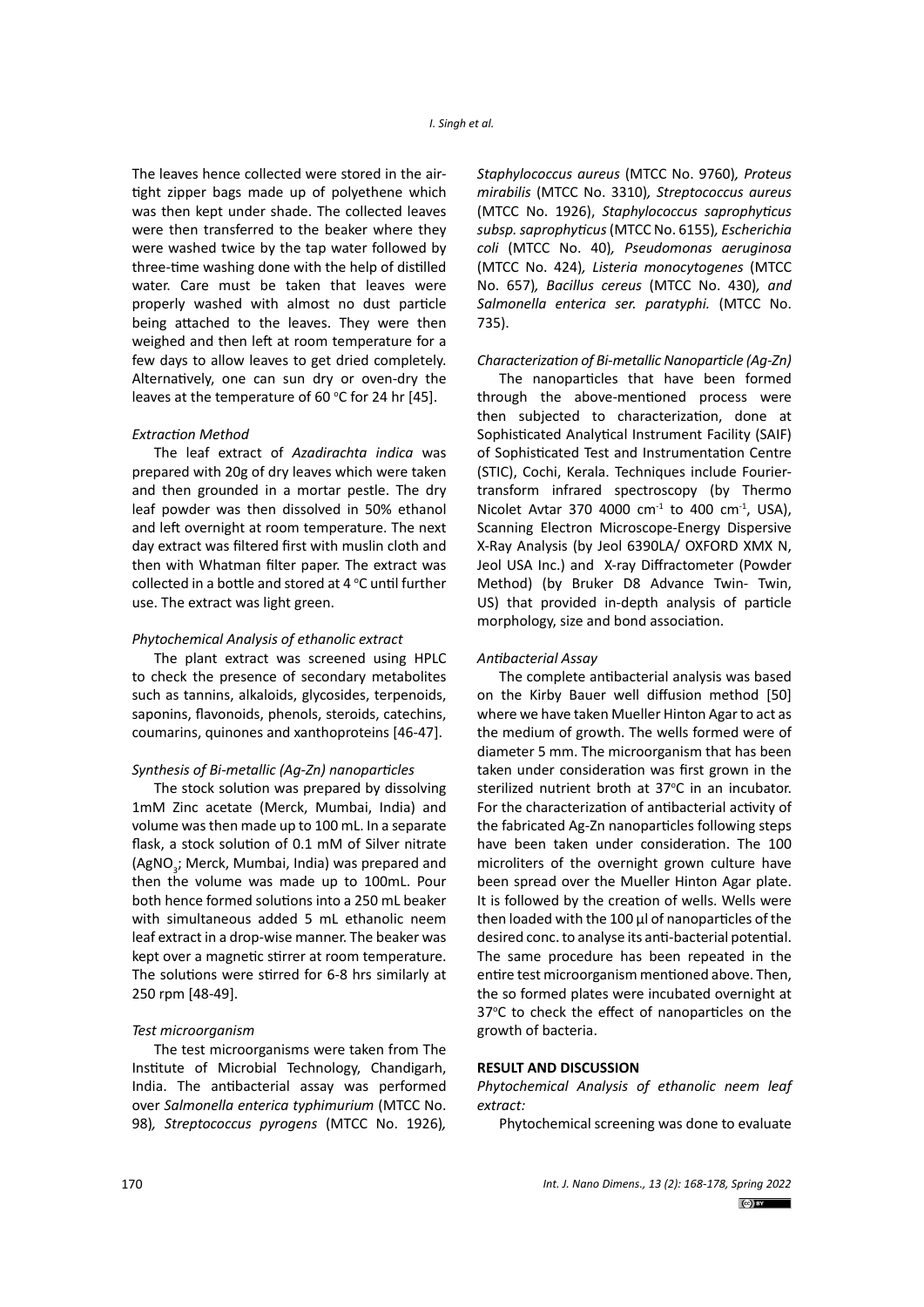the presence of different phytomolecules in *Azadirachta indica* plant extracts (Table 1). The key below Table1 signifies the quantification of variability in presence of different phytomolecules. The negative sign indicates absence, while a single positive sign signifies the weak presence of phytomolecules. An increase in the number of these positive signs indicates the abundance of these phytomolecules in the extract. The result illustrated in Table 1 depicts the presence of saponins, flavonoids, alkaloids, tannins, etc. and it has been shown by us and others, that these phytomolecules have the potential of driving photo-reduction of compounds [51].

## *HPLC Results of Neem leaf extract*

According to results obtained from HPLC (High-performance Liquid Chromatography) quantification of ellagic acid, eugenol, gallic acid, and quercetin were obtained using standard graphs. The peak in the chromatogram (Fig. 1) was identified based on the retention time of standards injected separately and by the addition of standard solutions.

## *Synthesis of Nanoparticle and the visible changes*

The biosynthesis of a nanoparticle is a threestep synthesis process. It usually begins with the reduction of the metal ions and simultaneous nucleation [52]. This is followed by coalescing of the nanoparticle, generally termed as the growth

phase. The final step in the biosynthesis involves termination providing the final identical shape to the nanoparticles. In simpler terms, metal salts dissolved in the distilled water soon turns out to be divided into the ionic form post addition of plant extract through bio-reduction. The possibility is that the functional group present in the extract must be responsible for these conversions of metal ions into its zero-valent state, which then undergoes the growth phase to form the nanoparticle.

## P-XRD *Results*

Powder X-Ray Diffraction is used for the study of crystalline size and the structural properties of formed bimetallic nanoparticles. The XRD is done with the 20 range of  $10^{\circ}$  to 80 $^{\circ}$  and the result is summarised in Fig. 2. The peaks were found to be sharp as well as narrow which indicates the wurtzite hexagonal phase of the nanoparticle [48]. The strongest peaks were detected at 2θ values 31.86°, 34.41°, 36.18°, 38.15°, 44.33°, 47.38°, 56.70°, 62.69°, 77.22° corresponding to dhkl values (100), (002), (101), (111), (200), (102), (110), (220), (202) respectively [53]. Crystal lattice peaks (100), (002) and (101) corresponds to JCPDS file no. 89- 1397 and (103) indicates the presence of silver corresponding to JCPDS file no. 89-3722 [54]. Further, we have used the Scherrer equation to determine the mean crystalline size of the particle from the line broadening XRD measurement using

| Sr. No. | Phytochemicals in<br>ethanol extract | Presence or<br>absence |  |  |
|---------|--------------------------------------|------------------------|--|--|
| 1.      | <b>Tannins</b><br>$^{++}$            |                        |  |  |
| 2.      | <b>Alkaloids</b>                     | $^{+ + +}$             |  |  |
| 3.      | Glycosides                           | $^{++}$                |  |  |
| 4.      | <b>Saponins</b>                      | $^{++}$                |  |  |
| 5.      | <b>Terpenoids</b>                    | $^{++}$                |  |  |
| 6.      | <b>Flavonoids</b>                    | $\ddot{}$              |  |  |
| 7.      | <b>Phenols</b>                       | $^{++}$                |  |  |
| 8.      | <b>Steroids</b>                      | $^{+++}$               |  |  |
| 9.      | <b>Catechins</b>                     | ---                    |  |  |
| 10.     | <b>Coumarins</b>                     | $++$                   |  |  |
| 11.     | Quinones                             | $^{++}$                |  |  |
| 12.     | Xanthoprotein                        |                        |  |  |

Table 1. Showing presence of phytochemicals in *neem* leaf extract.

(+ Present; ‐ Absent)

+++ Strongly present; ++ Present

+Weakly present; – Absent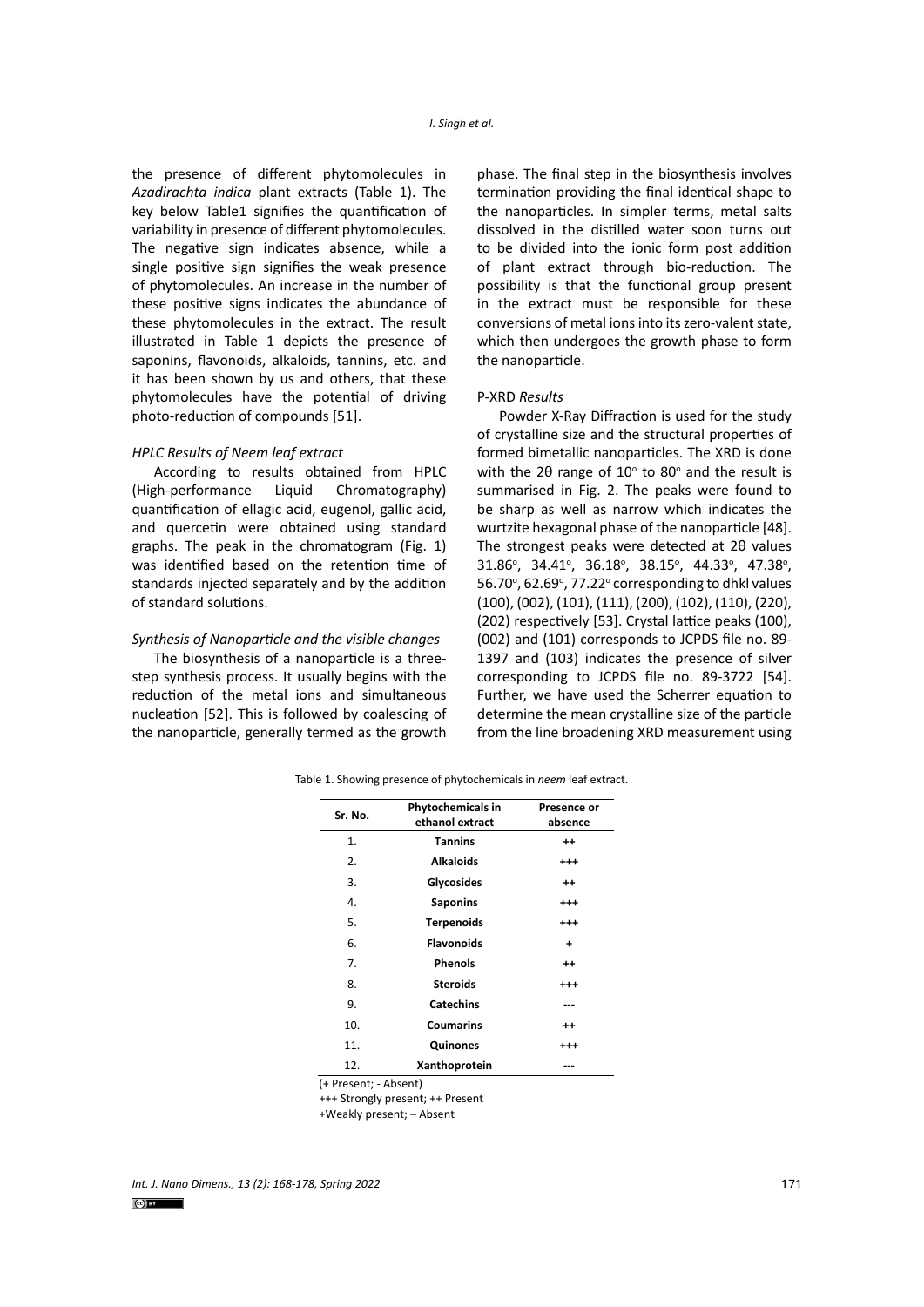



Fig. 1. HPLC Graph showing the presence of different phytochemicals.



Fig. 2. P-XRD Graph showing different peaks of Bimetallic Ag doped Zinc Oxide Nanoparticle.

*Int. J. Nano Dimens., 13 (2): 168-178, Spring 2022*  $(cc)$  BY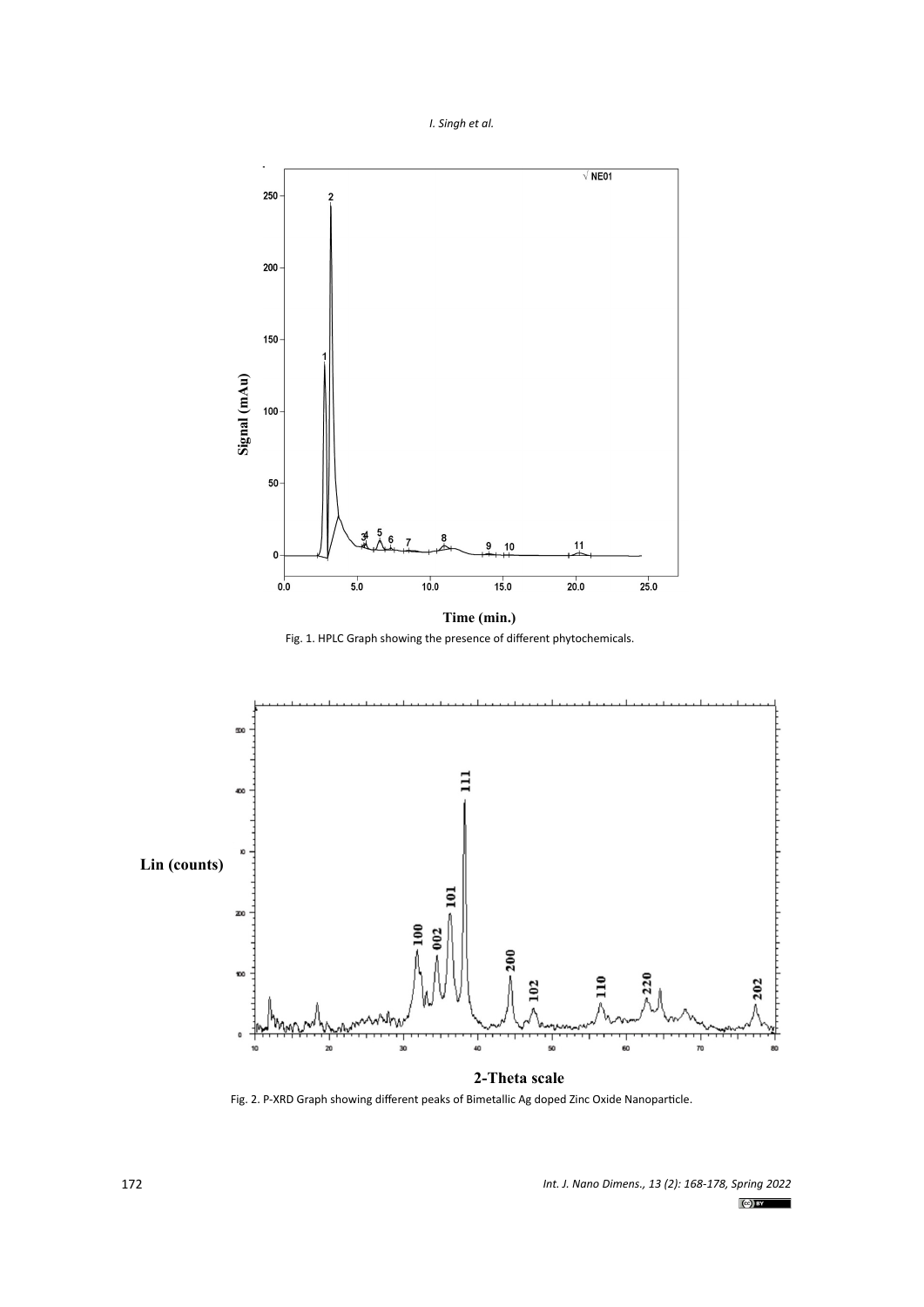#### the following equation:

#### D=0.89λ / (βCosθ)

Where  $\lambda$  is the wavelength of radiation and can be calculated through 2d sinθ. β stands for the FWHM i.e., full-width half-maximum of the Ag-Zn nanoparticles and the diffraction angle is denoted with the help of θ. The resulted size of the crystallite based on the above-stated formula was calculated to be 12.53 nm.

# *FTIR Analysis*

The FT-IR (Fourier Transform Infrared) analysis (Fig. 3) of bio-assisted nanoparticle have shown absorption band at 1653.20; 1608.93 and 1379.68. The absorption peak in Fig. 3 is seen at 1653.20 representing the C=C stretching alkanes. While that of 1608.93 represents the C=C stretching-conjugated alkenes. On the same line, 1379.68 represents the O-H blending phenol. The mentioned absorption peak shows vibration, stretching, as well as bending characteristics of the various functional group that is being found in the sample. These peaks could refer to the C-H stretch of phenols, the N-H bond of primary amines, the O-H stretch of Phenols and the CH-CH bending

found in the various aromatic rings. These findings suggest that there has been efficient capping of the bi-metallic nanomaterial hence formed.

## *SEM Image*

SEM makes use of a high energy beam of electrons to produce a range of signals on the specimen surface. These signals give an idea about the surface morphology of nanoparticles. Under SEM silver doped zinc oxide showed irregularsized nanoparticles that were oriented randomly in the range of 113 nm-250 nm as seen in Fig. 4.

#### *EDX analysis*

The EDX spectrum, (Fig. 5) further clarifies and proves our claim of formation of bi-metallic nanoparticles through the bio-assisted method as well as the efficient doping of the silver nanoparticles along with the zinc nanoparticles. The EDX spectrum at the same time also had shown only the peaks of zinc, oxygen, silver and some minute amount of carbon and sodium. This is the result of the secondary metabolites that have been taken as leaf extract to cap and stabilize the nanoparticles. The atomic and the weight per cent value of the element could be found in table 2.



Fig. 3. FTIR graph showing vibrational frequencies of functional groups.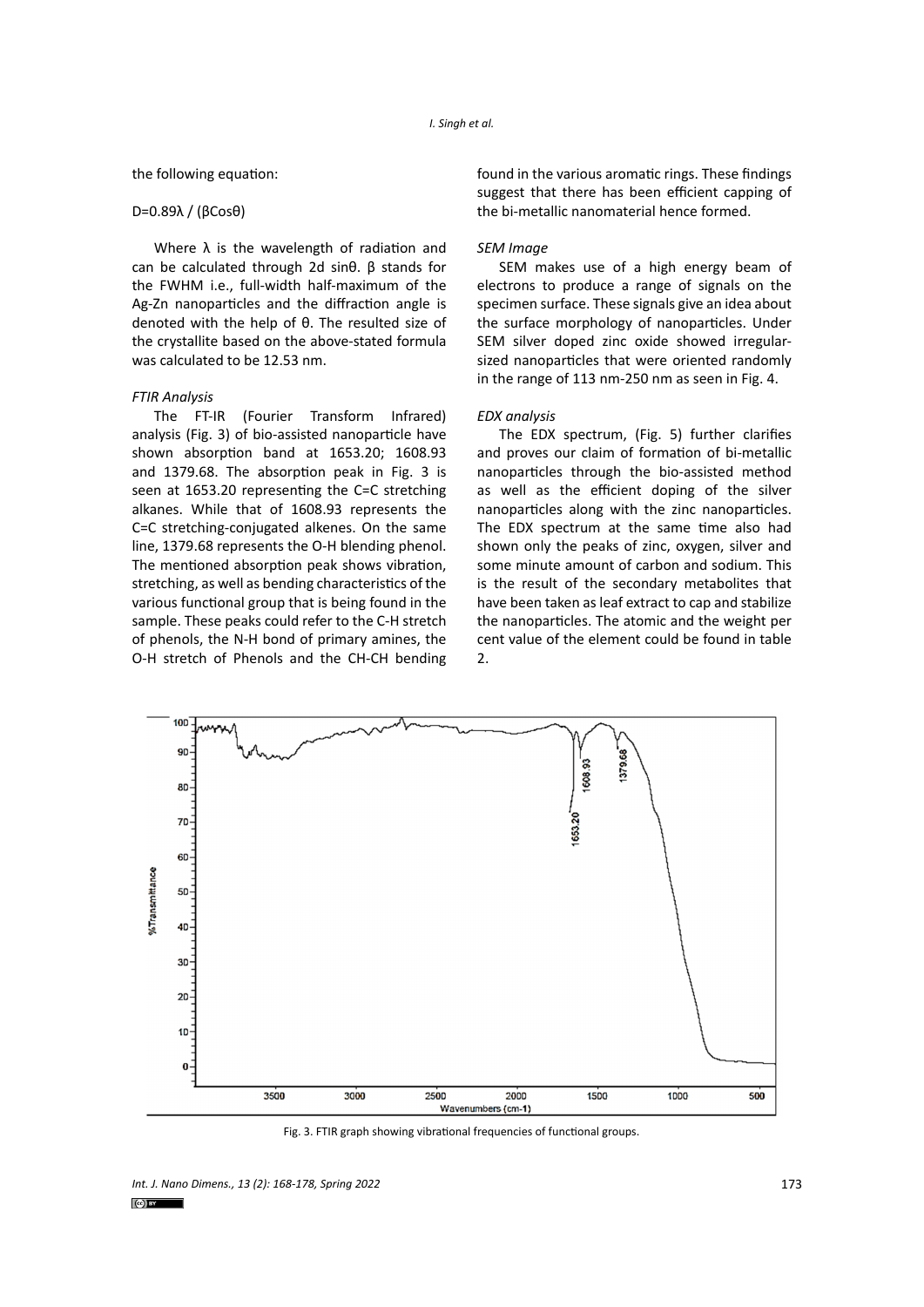*I. Singh et al.*



Fig. 4. Image showing surface morphology of Ag-doped Zinc oxide nanoparticle.

Table 2: Shows atomic and the weight per cent value of the element. Table 2. Shows atomic and the weight per cent value of the element.

| Element | Line Type       | Wt.%   | Atomic % |
|---------|-----------------|--------|----------|
| C       | <b>K-Series</b> | 10.02% | 26.3%    |
| O       | <b>K-Series</b> | 18.28% | 36.01%   |
| Na      | <b>K-Series</b> | 5.59%  | 7.67%    |
| Ag      | <b>K-Series</b> | 56.35% | 27.17%   |
| 7n      | L-Series        | 9.76%  | 2.85%    |



Fig. 5. Graph showing EDX pattern of synthesized bimetallic silver doped zinc oxide nanoparticles.

# *Anti-bacterial Activity*

The anti-microbial activity of Zinc, as well as Silver, is a fact [55]. Silver showed anti-microbial activity against several pathogenic microorganisms at extremely low conc. [56]. Zinc has also proved to be toxic against a large number of gram-negative as well as gram-positive bacteria [57]. Whereas, the effects of doping of silver with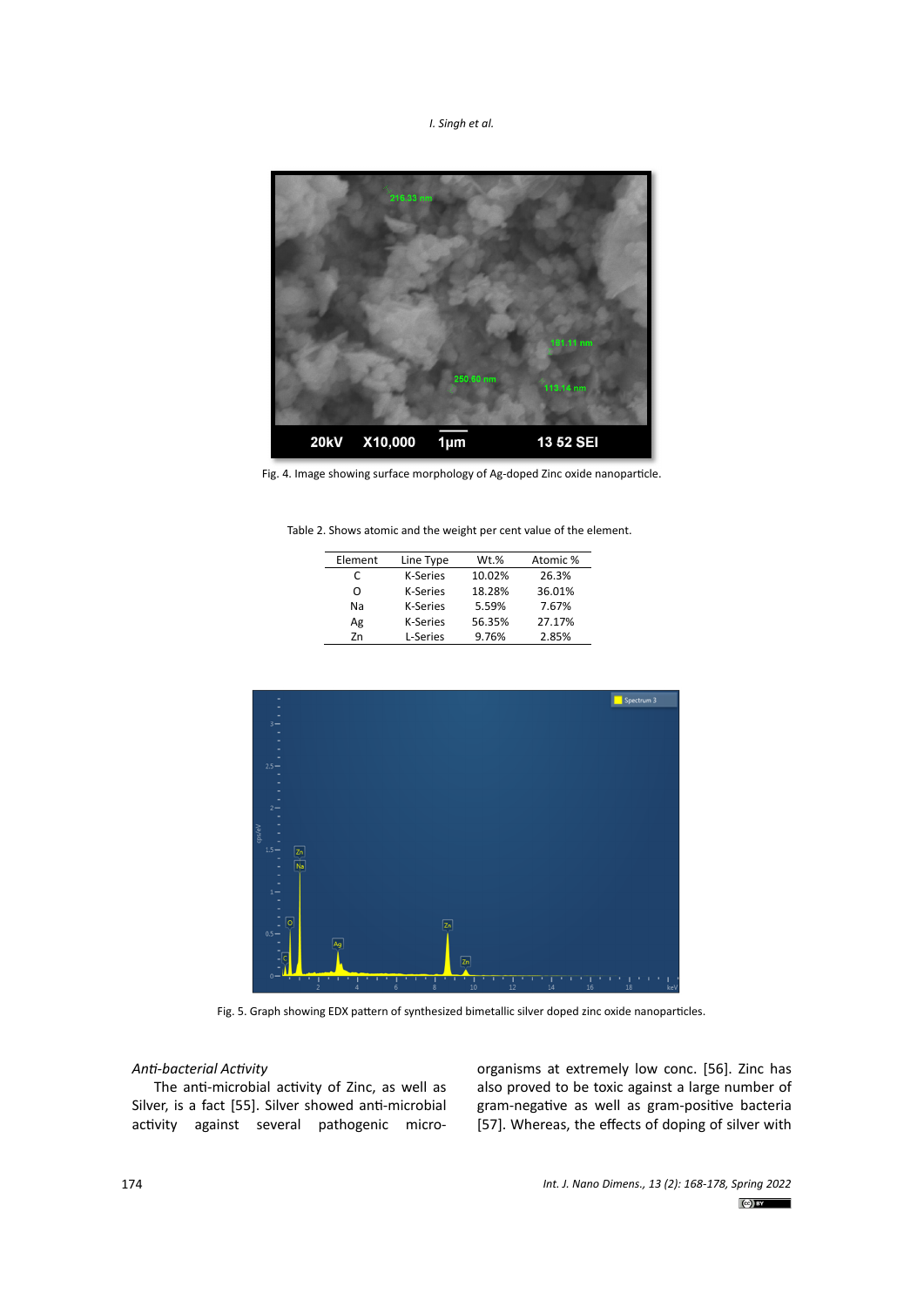#### *I. Singh et al.*

| Ag-ZnO Nanoparticles Antimicrobial activity |                         |                                                      |                 |                 |                 |                 |  |  |
|---------------------------------------------|-------------------------|------------------------------------------------------|-----------------|-----------------|-----------------|-----------------|--|--|
| Sr. No.                                     | Organism strain<br>code | Organism name                                        | $50 \mu g$      | $100 \mu$ g     | 200 ug          | $400 \mu g$     |  |  |
|                                             | P.A. 424                | Pseudomonas aeruginosa                               |                 | $14 \text{ mm}$ | 18 mm           | $20 \text{ mm}$ |  |  |
|                                             | <b>B.C.430</b>          | <b>Bacillus cereus</b>                               |                 | $12 \text{ mm}$ | $13 \text{ mm}$ | $14 \text{ mm}$ |  |  |
| 3                                           | E.C.40                  | Escherichia coli                                     |                 | $12 \text{ mm}$ | $13 \text{ mm}$ | $14 \text{ mm}$ |  |  |
| 4                                           | <b>SPT 735</b>          | Salmonella enterica ser. paratyphi                   |                 | $13 \text{ mm}$ | $15 \text{ mm}$ | $18 \text{ mm}$ |  |  |
| 5                                           | L.M. 657                | Listeria monocytogenes                               |                 | $11 \text{ mm}$ | $16 \text{ mm}$ | $18 \text{ mm}$ |  |  |
| 6                                           | S.T. 98                 | Salmonella enterica typhimurium                      |                 | $14 \text{ mm}$ | $17 \text{ mm}$ | $22 \text{ mm}$ |  |  |
|                                             | S.P. 1926               | Streptococcus aureus                                 | $18 \text{ mm}$ |                 | $22 \text{ mm}$ | 25 mm           |  |  |
| 8                                           | S.A. 9760               | Staphylococcus aureus                                |                 | $15 \text{ mm}$ | $17 \text{ mm}$ | $20 \text{ mm}$ |  |  |
| 9                                           | P.M. 3310               | Proteus mirabilis                                    | 0               | $\Omega$        | $\Omega$        |                 |  |  |
| 10                                          | S.S. 6155               | Staphylococcus saprophyticus<br>subsp. saprophyticus |                 | 0               | 0               | 0               |  |  |

Table 3. Shows organisms along with their Zones of Inhibition at different nanoparticle concentration.

zinc on microbial species as antimicrobial agent, were targeted in present study. The antibacterial activity of these particles has been checked against several bacteria and summarized in Table 3. Biosynthesized nanoparticles have exhibited a good zone of inhibition in almost all cases. It has to be kept in mind that for the antibacterial test we have taken only 100 μl of an aliquot in wells. In our findings, there was no significant inhibition at the 50 μg/100 μl in many of the bacteria. But there was a significant Zone of inhibition that could be seen in the case of *Streptococcus aureus* that shows 18mm after 24 hr. of incubation. This leads us to conclude that antimicrobial substances could have different sensitivity concerning different species and they may also vary on the sub-species level. The 100 μl of aliquot containing 100μg has shown a zone of inhibition from 11 mm in the case of *L. monocytogenes* to 15mm in *S. aureus*. While the concentration was increased to 200 μg of nanoparticles in 100 μl, it was found that there is a linear increase in the Zone of Inhibition that justifies the result of earlier concentration. Although Zone of Inhibition ranges from 14 mm-25 mm was achieved at the 400 μg of nanoparticles. It is to be noted here that 100 μg is sufficient in itself to irradiate the bacteria completely. It may be considered that 100 μg could be act as MBC (Minimum bactericidal concentration.). While MIC i.e. Minimum inhibitory concentration has been different for each of the bacteria but has in all cases lies between those of 0.5 mg/ml to 1 mg/ ml. Hence the addition of 10% silver has increased the antibacterial activity of zinc nanoparticles as compared to the previous result that has been reported.

The antibacterial or antimicrobial activities of the nanoparticles are attributed to the size and shape of nanoparticles. Another factor that also contributes to the activity of the nanoparticles is its capping agent, functional groups and also specific surface area [58]. With the increase in the concentration, there is an increase in the zone of inhibition due to an increase in the number of molecules like  $H_2O_2$  which is responsible for the antimicrobial activity [59]. The leaf extracts also reported assisting the antimicrobial activity by the addition of the various phytochemicals [60]. It is also stated that smaller particle size directly correlates with the larger bandgap and subsequently made it impossible for the recombination of the excitons. Accumulation of these excitons results in the formation of the reactive oxygen species that prove to be detrimental to the survival of the bacteria [61].

#### **CONCLUSION**

Silver doped zinc oxide bimetallic nanoparticles were synthesized using ethanolic extract of dried *Azadirachta indica* leaves. To get an insight of properties of synthesized nanoparticles they were characterized using P-XRD, FTIR and SEM-EDX. Green synthesis has opted over physical and chemical as it is cheaper, easier to scale up, reliable and faster with no additional requirement of temperature maintenance. The Ag-Zn nanoparticle has shown excellent antibacterial and anti-microbial activity when tested against the set organisms especially *Streptococcus aureus*. Our study can pave way for treating many bacterial infections proving to be a boon in medical science.

# **ACKNOWLEDGEMENTS**

We wish to express our sincere acknowledgement to Dr. Aseem Chauhan, Chancellor and Chairman of Amity University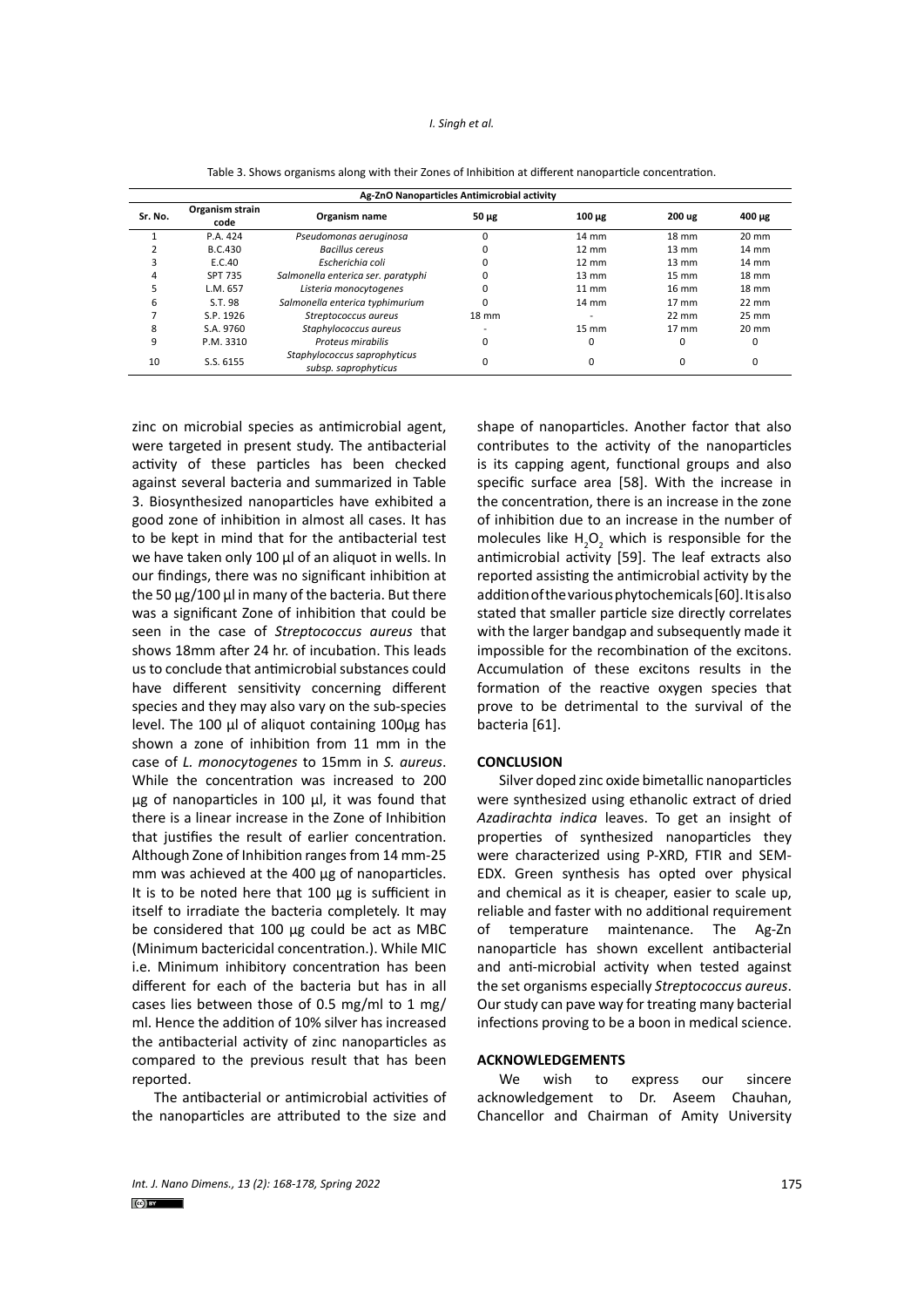Madhya Pradesh, Lt.Gen.V.K.Sharma, AVSM (Retd.), Vice Chancellor of Amity University Madhya Pradesh, India and Prof.(Dr.) M.P. Kaushik, Pro- Vice Chancellor of Amity University Madhya Pradesh.

## **CONFLICT OF INTEREST**

The authors declare no conflict of interest.

## **AUTHOR'S CONTRIBUTION**

Experiment designs were conducted by VS and IS are. IS performed all the experiments. Interpretation of data was conducted by TM, VS, and IS. This project was supervised by RST, VS and the paper was written by IS and TM. RST and VS have proofread the paper. IS & TM are equal first authors.

## **REFERENCES**

- 1. Senthilkumar N., Nandhakumar E., Priya P., Soni D., Vimalane M., Vetha Potheher I., (2017), Synthesis of ZnO nanoparticles using leaf extract of *Tectona grandis (L.)* and their anti-bacterial, anti-arthritic, anti-oxidant and in vitro cytotoxicity activities. *New J. Chem.* 41: 10347-10356.
- 2. Rudramurthy, G. R., Swamy, M. K., (2018), Potential applications of engineered nanoparticles in medicine and biology: an update. *JBIC J. Biol. Inorg. Chem.* 23: 1185- 1204.
- 3. Gericke M., Pinches A., (2006), Biological synthesis of metal nanoparticles. *Hydrometall*. 83: 132-140.
- 4. Saxena A., Tripathi R. M., Zafar F., Singh P., (2012), Green synthesis of silver nanoparticles using aqueous solution of Ficus benghalensis leaf extract and characterization of their antibacterial activity. *Mater. Lett.* 67: 91-94.
- 5. Zang Z., Nakamura A., Temmyo J., (2013), Single cuprous oxide films synthesized by radical oxidation at low temperature for PV application. *Opt. Express.* 21: 11448- 11456.
- 6. Sadeghi B., Gholamhoseinpoor F., (2015), A study on the stability and green synthesis of silver nanoparticles using *Ziziphora tenuior (Zt)* extract at room temperature. *Spectrochim. Acta Part A: Molec. Biomol. Spec.* 134: 310-315.
- 7. Zang Z., (2018), Efficiency enhancement of ZnO/Cu<sub>2</sub>O solar cells with well oriented and micrometer grain sized  $Cu<sub>2</sub>O$ films. *Appl. Phys. Lett.* 112: 042106-042110.
- 8. Li C., Han C., Zhang Y., Zang Z., Wang M., Tang X., Du J., (2017), Enhanced photoresponse of self-powered perovskite photodetector based on ZnO nanoparticles decorated CsPbBr<sub>3</sub> films. Sol. Energy Mater. Sol. Cells. 172: 341-345.
- 9. Petrovic Z., Ristic M., Marciuš M., Ivanda M., Durina V., Music S., (2016), Hydrothermal processing of electrospun fibres in the synthesis of 1D ZnO nanoparticles. *Mater. Lett.* 176: 278-282.
- 10. Hu J., (2015), Biosynthesis of SnO<sub>2</sub> nanoparticles by Fig (Ficus Carica) leaf extract for electrochemically determining Hg(II) in water samples. *Int. J. Electrochem. Sci.* 10: 10668- 10676.
- 11. Lok C. N., Ho C. M., Chen R., He Q. Y., Yu W. Y., Sun H., Tam P. K., Chiu J., Che C. M., (2007), Silver nanoparticles: Partial oxidation and antibacterial activities. *J. Biol. Inorg. Chem.* 12: 527-534.
- 12. Jamdagni P., Rana J. S., Khatri P., Nehra K., (2018), Comparative account of antifungal activity of green and chemically synthesized zinc oxide nanoparticles in combination with agricultural fungicides. *Int. J. Nano Dimens.* 9: 198-208.
- 13. Jamdagni P., Khatri P., Rana J. S., (2018), Green synthesis of zinc oxide nanoparticles using flower extract of Nyctanthes arbor-tristis and their antifungal activity. *J. King Saud Univ. Sci.* 30: 168-175.
- 14. Jamdagni P., Rana J. S., Khatri P., (2019), Antioxidant activity and antifungal fractional inhibitory concentration indices of zinc oxide nanoparticles in combination with carbendazim, mancozeb, and thiram. *Micro & Nano Lett.* 14: 1037-1040.
- 15. Prema P., (2011), Chemical mediated synthesis of silver nanoparticles and its potential antibacterial application, *Progress in Molecular and Environmental Bioengineering - From Analysis and Modeling to Technology Applications*, edited by Prof. Angelo Carpi, ISBN: 978-953-307-268-5 InTech.
- 16. Sadeghi B., Jamali M., Kia S., Amini N. A., Ghafari S., (2010), Synthesis and characterization of silver nanoparticles for antibacterial activity. *Int. J. Nano Dimens.* 1: 119-124.
- 17. Sadeghi B., Rostami A., Momeni S. S., (2015), Facile green synthesis of silver nanoparticles using seed aqueous extract of Pistacia atlantica and its antibacterial activity. *Spectrochim. Acta Part A: Molec. Biomolec. Spect.* 134: 326-332.
- 18. Kubo A. L., Capjak I., Vrček I. V., Bondarenko O. M., Kurvet I., Vija H., Kahru A., (2018), Antimicrobial potency of differently coated 10 and 50 nm silver nanoparticles against clinically relevant bacteria Escherichia coli and Staphylococcus aureus. *Colloids and Surf. B: Biointerf.* 170: 401-410.
- 19. Wu K., Yang Y., Zhang Y., Deng J., Lin C., (2015), Antimicrobial activity and cytocompatibility of silver nanoparticles coated catheters via a biomimetic surface functionalization strategy. *Int. J. Nanomedic.* 10: 7241.7245.
- 20. Gevorgyan S., Schubert R., Yeranosyan M., Gabrielyan L., Trchounian A., Lorenzen K., Trchounian K., (2021), Antibacterial activity of royal jelly-mediated green synthesized silver nanoparticles. *AMB Express*. 11: 1-8.
- 21. Sadeghi B., Mohammadzadeh M., Babakhani B., (2015), Green synthesis of gold nanoparticles using Stevia rebaudiana leaf extracts: Characterization and their stability. *J. Photochem. Photobiol. B: Biology.* 148: 101-106.
- 22. Jamdagni P., Rana J. S., Khatri P., (2018), Comparative study of antifungal effect of green and chemically synthesised silver nanoparticles in combination with carbendazim, mancozeb, and thiram. *IET Nanobiotechnol.*12: 1102-1107.
- 23. Danilczuk M., Lund A., Saldo J., Yamada H., Michalik J., (2006), Conduction electron spin resonance of small silver particles. *Spectrochim. Acta A. Mol. Biomol. Spectrosc.* 63: 189-191.
- 24. Kim J. S., Kuk E., Yu K. N., Kim J. H., Park S. J., Lee H. J., Kim S. H., Cho M. H., (2007), Antimicrobial effects of silver nanoparticles. *Nanomedicine.* 3: 95-101.
- 25. Olson M. E., Harmon B. G., Kollef M. H., (2002), Silvercoated endotracheal tubes associated with reduced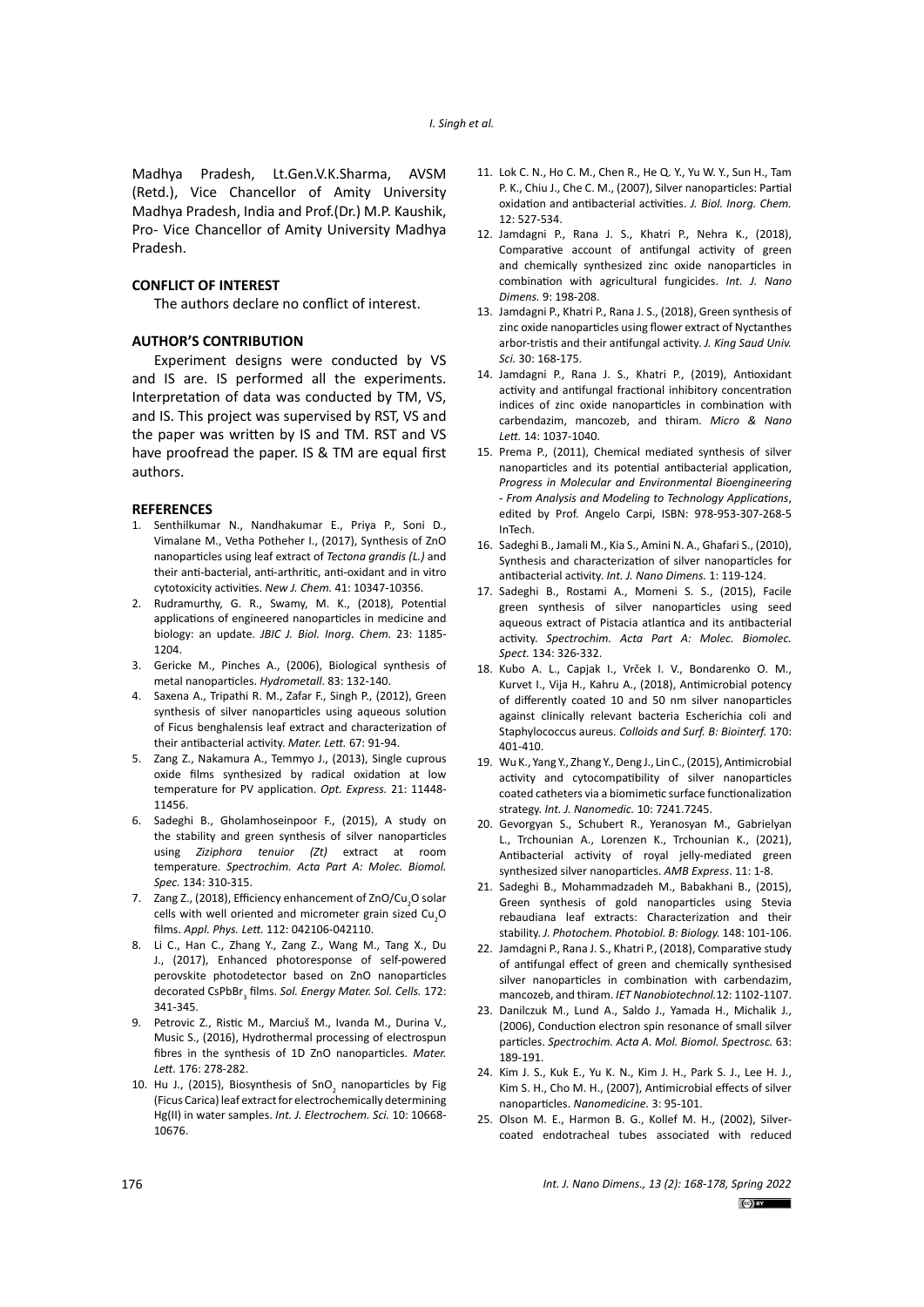bacterial burden in the lungs of mechanically ventilated dogs. *Chest. J.* 121: 863-870.

- 26. Acharya D., Singha K. M., Pandey P., Mohanta B., Rajkumari J., Singha L. P., (2018), Shape dependent physical mutilation and lethal effects of silver nanoparticles on bacteria. *Scientif. Rep.* 8: 1-11.
- 27. Gordon T., Kopel M., Grinblat J., Banin E., Margel S., (2012), New synthesis, characterization and antibacterial properties of porous ZnO and C-ZnO micrometre-sized particles of narrow size distribution. *J. Mater. Chem.* 22: 3614-3623.
- 28. Bansal V., Rautaray D., Ahmad A., Sastry M., (2004), Biosynthesis of zirconia nanoparticles using the fungus *Fusarium* oxysporum. *J. Mater. Chem.* 14: 3303-3305.
- 29. Kowshik M., Deshmukh N., Vogel W., Urban J., Kulkarni S. K., Paknikar K. M., (2002), Microbial synthesis of semiconductor CdS nanoparticles, their characterization, and their use in the fabrication of an ideal diode. *Biotechnol. Bioeng.* 78: 583-588.
- 30. Scarano G., Morelli E., (2003), Properties of phytochelatincoated CdS nanocrystallites formed in a marine phytoplanktonic *alga (Phaeodactylum tricornutum, Bohlin)* in response to Cd. *Plant Sc*. 165: 803-810.
- 31. Lengke M. F., Fleet M. E., Southam G., (2007), Biosynthesis of silver nanoparticles by filamentous cyanobacteria from a silver (I) nitrate complex. *Langmuir.* 23: 2694-2699.
- 32. Govindaraju K., Khaleel B. S., Ganesh K. V., Singaravelu G., (2008), Silver, gold and bimetallic nanoparticles production using single-cell protein (Spirulina platensis) Geitler *J. Mater. Sci.* 43: 5115-5122.
- 33. Gardea-Torresdey J. L., Parsons J., Gomez E., Peralta- Videa J., Troiani H., Santiago P., Yacaman M., (2002), Formation and growth of Au nanoparticles inside live alfalfa plants. *Nano Lett.* 2: 397-401.
- 34. Manceau A., Nagy K. L., Marcus M. A., Lanson M., Geoffroy N., Jacquet T., Kirpichtchikova T., (2008), Formation of metallic copper nanoparticles at the soil−root. *Interf. Environ. Sci. Technol.* 42: 1766-1772.
- 35. Ghosh S., Patil S., Ahire M., Kitture R., Gurav D. D., Jabgunde A. M., Kale S., Pardesi K., Shinde V., Bellare J., Dhavale D. D., Chopade B. A., (2012), Gnidia glauca flower extract mediated synthesis of gold nanoparticles and evaluation of its chemocatalytic potential. *J. Nanobiotechnol.* 10: 1-9.
- 36. Khan M., Adil S. F., Tahir M. N., Tremel W., Alkhathlan H. Z., Al-Warthan A., Siddiqui M. R., (2013), Green synthesis of silver nanoparticles mediated by Pulicaria glutinosa extract. *Int. J. Nanomedicine.* 8: 1507-1516.
- 37. Rai M., Yadav A., (2013), Plants as potential synthesiser of precious metal nanoparticles: progress and prospects. *IET Nanobiotechnol.* 7: 117-124.
- 38. Shiv Shankar S., Ahmad A., Sastry M., (2003), Geranium leaf assisted biosynthesis of silver nanoparticles. *Biotechnol. Prog.* 19: 1627-1631.
- 39. Shiv Shankar S., Ahmad A., Pasricha R., Sastry M. J., (2003), Bioreduction of chloroaurate ions by geranium leaves and its endophytic fungus yields gold nanoparticles of different shapes. *Mater. Chem.* 13: 1822-1826.
- 40. Shiv Shankar S, Rai A., Ahmad A., Sastry M., (2004), Rapid synthesis of Au, Ag, and bimetallic Au core Ag shell nanoparticles using *Neem (Azadirachta indica)* leaf broth. *J. Colloid. Interf. Sci*. 275: 496-502.
- 41. Maensiri S., Laokul P., Klinkaewnarong J., Prokha S., Promark V., Seraphin S., (2008), Indium oxide  $(\text{In}_{2}O_{3})$

nanoparticles using Aloe vera plant extract: Synthesis and optical properties. *Optoelectron. Adv. Mater.* 2: 161-166.

- 42. Vilchis-Nestor A. R., Sanchez-Mendieta V., Camacho- Lopez M. A., Gomez-Espinosa R. M., Arenas-Alatorre J. A., (2008), Solventless synthesis and optical properties of Au and Ag nanoparticles using Camellia sinensis extract. *Mater. Lett.* 62: 3103-3106.
- 43. Song J. Y., Kwon E. Y., Kim B. S., (2010), Biological synthesis of platinum nanoparticles using Diopyros kaki leaf extract. *Bioprocess. Biosyst. Eng*. 33: 159-164.
- 44. Stauth D., (2007), Studies force new view on biology of flavonoids. *Eurek Alert* (Oregon State University: USA). 203: 1-3.
- 45. Ahmaruzzaman M., Laxmi Gayatri S., (2011), Activated neem leaf: A novel adsorbent for the removal of phenol, 4-Nitrophenol, and 4-Chlorophenol from aqueous solutions. *J. Chem. Eng. Data*. 56: 3004-3016.
- 46. Gasmalla M. A. A., Yang R., Amadou I., Hua X., (2014), Nutritional composition of stevia rebaudiana bertoni leaf: Effect of drying method. *Trop. J. Pharmac. Res.* 13: 61-65.
- 47. Acharya D., Mohanta B., Pandey P., Singha M., Nasiri F., (2017), Optical and antibacterial properties of synthesised silver nanoparticles. *Micro & Nano Lett.* 12: 223-226.
- 48. Thakur D., Sharma A., Rana D. S., Thakur N., Singh D., Tamulevicius T., Thakur S., (2020), Facile synthesis of silverdoped Zinc Oxide nanostructures as efficient scaffolds for detection of p-Nitrophenol. *Chemosensors*. 8: 108- 112.
- 49. Chauhan A., Verma R., Kumari S., Sharma A., Shandilya P., Li X., Kumar R., (2020), Photocatalytic dye degradation and antimicrobial activities of Pure and Ag-doped ZnO using Cannabis sativa leaf extract. *Scient. Rep.* 10: 1-16.
- 50. Manandhar S., Luitel S., Dahal R. K., (2019), In vitro antimicrobial activity of some medicinal plants against human pathogenic bacteria. *J. Trop. Medic.* Article ID 1895340.
- 51. Zheng Y., Chen C., Zhan Y., Lin X., Zheng Q., Wei K., Zhu J., (2008), Photocatalytic activity of Ag/ZnO heterostructure nanocatalyst: Correlation between structure and property. J. *Phys. Chem. C.* 112: 10773-10777.
- 52. Siva Vijayakumar T., Karthikeyeni S., Vasanth S., Ganesh A., Bupesh G., Ramesh R., Subramanian P., (2013), Synthesis of silver-doped zinc oxide nanocomposite by pulse mode ultrasonication and its characterization studies. *J. Nanosc.* Article ID 785064.
- 53. Duffy L. L., Osmond-McLeod M. J., Judy J., King T., (2018), Investigation into the antibacterial activity of silver, zinc oxide and copper oxide nanoparticles against poultryrelevant isolates of Salmonella and Campylobacter. *Food Control*. 92: 293-300.
- 54. Acharya D., Pandey P., Nasiri F., Singha K. M., Mohanta B., (2016), Optical properties of synthesized colloidal silver nanoparticles and their antibacterial effects. *J. Bionanosc.* 10: 511-515.
- 55. Siddiqi K. S., Ur Rahman A., Husen A., (2018), Properties of Zinc Oxide nanoparticles and their activity against microbes. *Nanoscale Res. Lett.* 13: 1-13.
- 56. Sánchez-López E., Gomes D., Esteruelas G., Bonilla L., Lopez-Machado A. L., Galindo R., Souto E. B., (2020), Metal-based nanoparticles as antimicrobial agents: An overview. *Nanomaterials*. 10: 292-296.
- 57. Javed R., Zia M., Naz S., Aisida S. O., ul Ain N., Ao Q., (2020), Role of capping agents in the application of nanoparticles

*Int. J. Nano Dimens., 13 (2): 168-178, Spring 2022* 177  $(c)$  BY